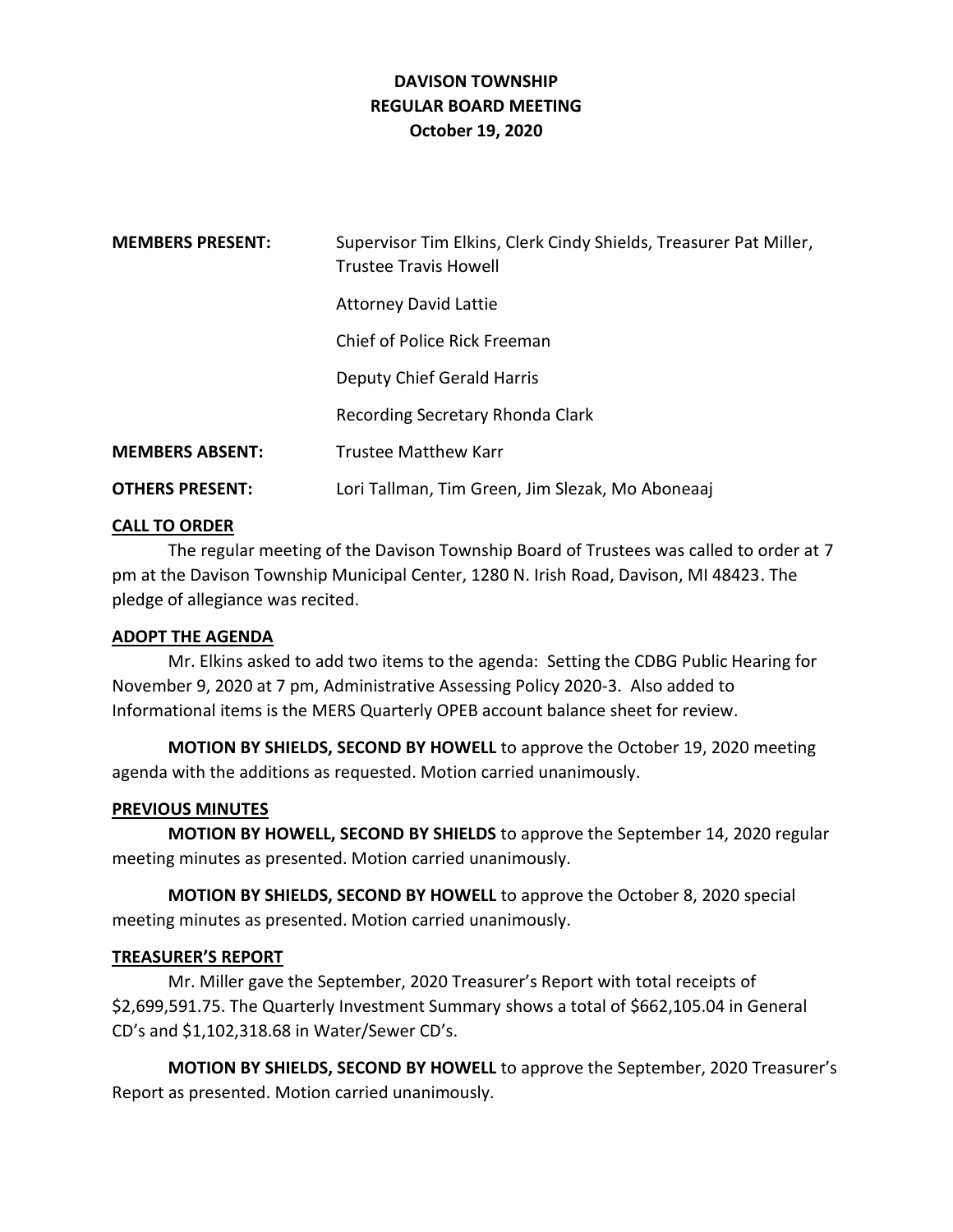### **BOARD EXPENDITURES**

Mr. Elkins reported total expenditures from 9-10-2020 to 10-15-2020 in the amount of \$6,206,280.28. It was noted that \$3,595,605.70 was Summer Tax payments to the State and County.

**MOTION BY HOWELL, SECOND BY MILLER** to approve the Board Expenditures as presented. Roll call: Yes- Miller, Shields, Elkins, Howell. Motion carried.

### **PUBLIC COMMENT**

The public comment period was opened at 7:06 pm and there were no comments.

### **UNFINISHED BUSINESS**

None

### **NEW BUSINESS**

## **Public Hearing for Police Special Assessment: Resolution 2020-16**

Mr. Elkins opened the Public Hearing at 7:06 pm. There were no Public Comments.

The annual Police Special Assessment has been spread throughout the district since 1995 and did not increase from 2019. The improved parcels amount will be \$236.55, vacant parcels will be \$78.85 and Commercial Class 1 parcels 05-04-300-022-\$3,184.04, 05-17-100- 009-\$912.84, 05-17-100-011-\$1,1292.26, 05-17-501-015-\$602.97, 05-18-200-015-\$2,761.39 and 05-18-200-016-\$1,312.22 will make the total of \$2,327,216.00 for the purchasing, housing and operation of police equipment. This special assessment will be placed on the 2020 winter tax bill.

Susan S. Gayner - ParkLand Ventures, Inc, representing Continental Estates MI, LLC, and Davison East Mobile Home Park is requesting the board change vacant mobile home slabs to only be charged the vacant amount of \$78.85. The board took it under advisement and will discuss it. If it is approved the Special Assessment Roll will be amended to reflect the request.

Heidi Breidenstein- 2127 Hollytree- sent an email that was not received in time for the meeting, protesting the Police Special Assessment due to the Covid pandemic. It has been noted for the record.

**MOTION BY SHIELDS, SECOND BY HOWELL** to approve Resolution 2020-16 Police Special Assessment as presented. Roll call: Yes- Shields, Elkins, Howell, Miller. Motion carried.

## **Public Hearing for Garbage Special Assessment: Resolution 2020-18**

Mr. Elkins opened the Public Hearing at 7:10pm. There were no Public Comments.

The annual Garbage Special Assessment is a pass thru to the benefited parcels for the removal of garbage, recycling and yard waste within the district. The amount of \$116.00 per benefited parcel has not increased from 2019. This special assessment will be placed on the 2020 winter tax bill.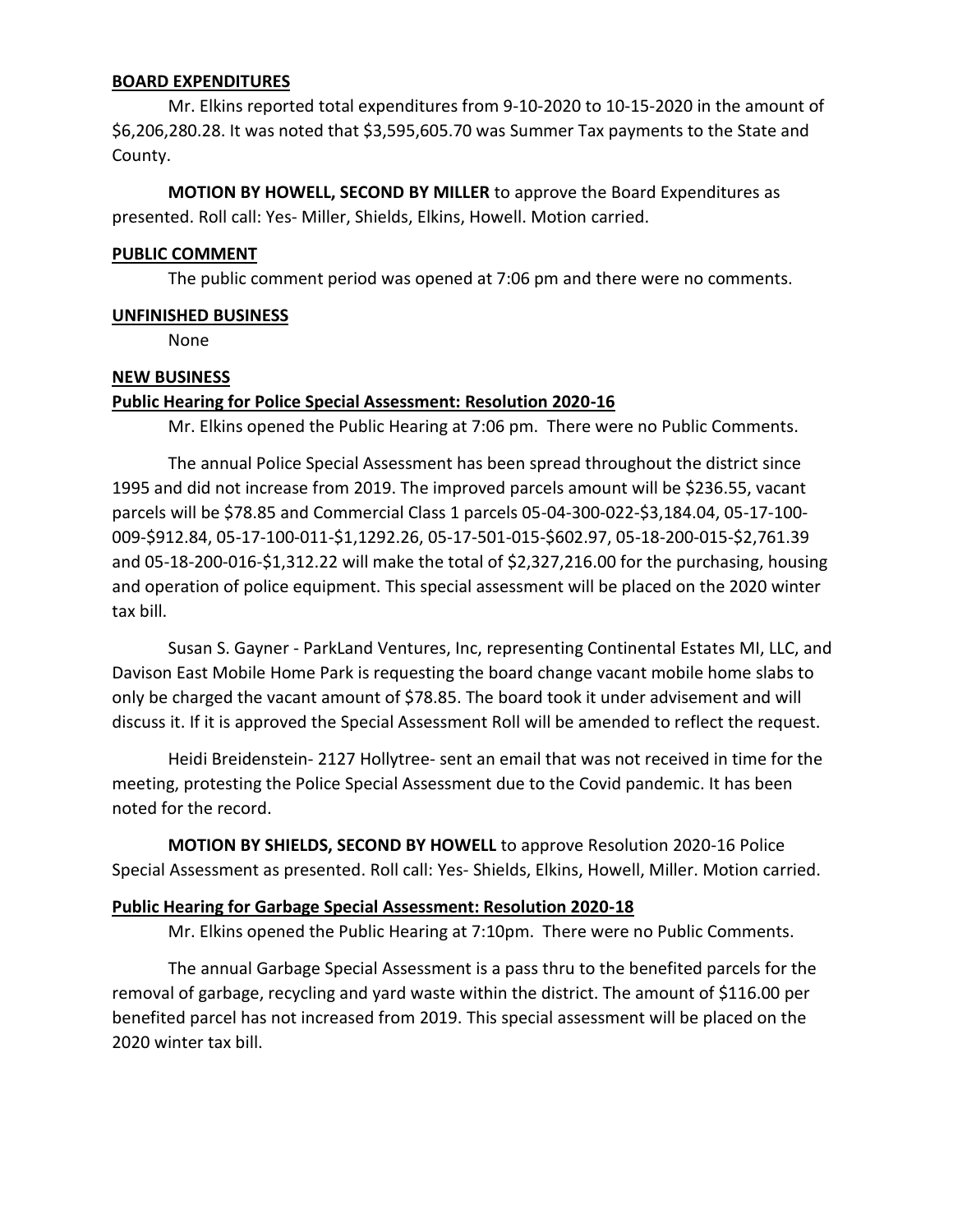Heidi Breidenstein- 2127 Hollytree- sent an email that was not received in time for the meeting, protesting the Garbage Special Assessment due to the Covid pandemic. It has been noted for the record.

**MOTION BY SHIELDS, SECOND BY MILLER** to approve Resolution 2020-18 Garbage Special Assessment as presented. Roll call: Yes – Elkins, Howell, Miller, Shields. Motion carried.

## **Public Hearing for Fire Special Assessment – Resolution 2020-17**

Mr. Elkins opened the Public Hearing at 7:13pm. There were no Public Comments.

The annual Fire Special Assessment will be \$39.00 per unit, per parcel within the district. The amount of \$39.00 has not increased from 2019. This special assessment will be placed on the 2020 winter tax bill.

Heidi Breidenstein – 2127 Hollytree- sent an email that was not received in time for the meeting, protesting the Fire Special Assessment due to the Covid pandemic. It has been noted for the record.

**MOTION BY HOWELL, SECOND BY MILLER** to approve Resolution 2020-17 Fire Special Assessment as presented. Roll call: Yes- Howell, Miller, Shields, Elkins. Motion carried.

## **Public Hearing for Griffin Lake Specials Assessment – Resolution 2020-19**

Mr. Elkins opened the Public Hearing at 7:15pm. There were no Public Comments.

He explained that the residents of Janiece Drive, Griffin Lake Drive, State Road, and Lippincott Blvd. that are adjacent to Long Lake are assessed for the aquatic weed control of the lake. This year the lake had an extra treatment with the annual assessment in the amount of \$514.97 per benefited parcel. This special assessment will be placed on the 2020 winter tax bill.

**MOTION BY HOWELL, SECOND BY SHIELDS** to approve Resolution 2020-19 Griffin Lake Special Assessment as presented. Roll call: Yes- Miller, Shields, Elkins, Howell. Motion carried.

## **Proposed Budget Amendment dated October 19, 2020**

Mr. Elkins stated the purpose of this budget amendment is to reflect the previously approved paver replacement project at Veteran's Court. This amends the Veteran's Court budgeted amount from \$20,000 to \$31,400.

**MOTION BY SHIELDS, SECOND BY MILLER** to approve the Budget Amendment of October 19, 2020 in the amount of \$11,400.00. Roll call: Yes- Elkins, Howell, Miller, Shields. Motion carried.

## **Halloween Discussion**

Mr. Elkins said that during the Covid pandemic things have changed dramatically and a few months ago no one was sure if Halloween trick-or-treating would go on as usual. The board packet contains information from MIDHHS and CDC Stay Safe guidelines for Halloween celebrations. The surrounding communities will be allowing Trick-or-Treating from 6-8pm.